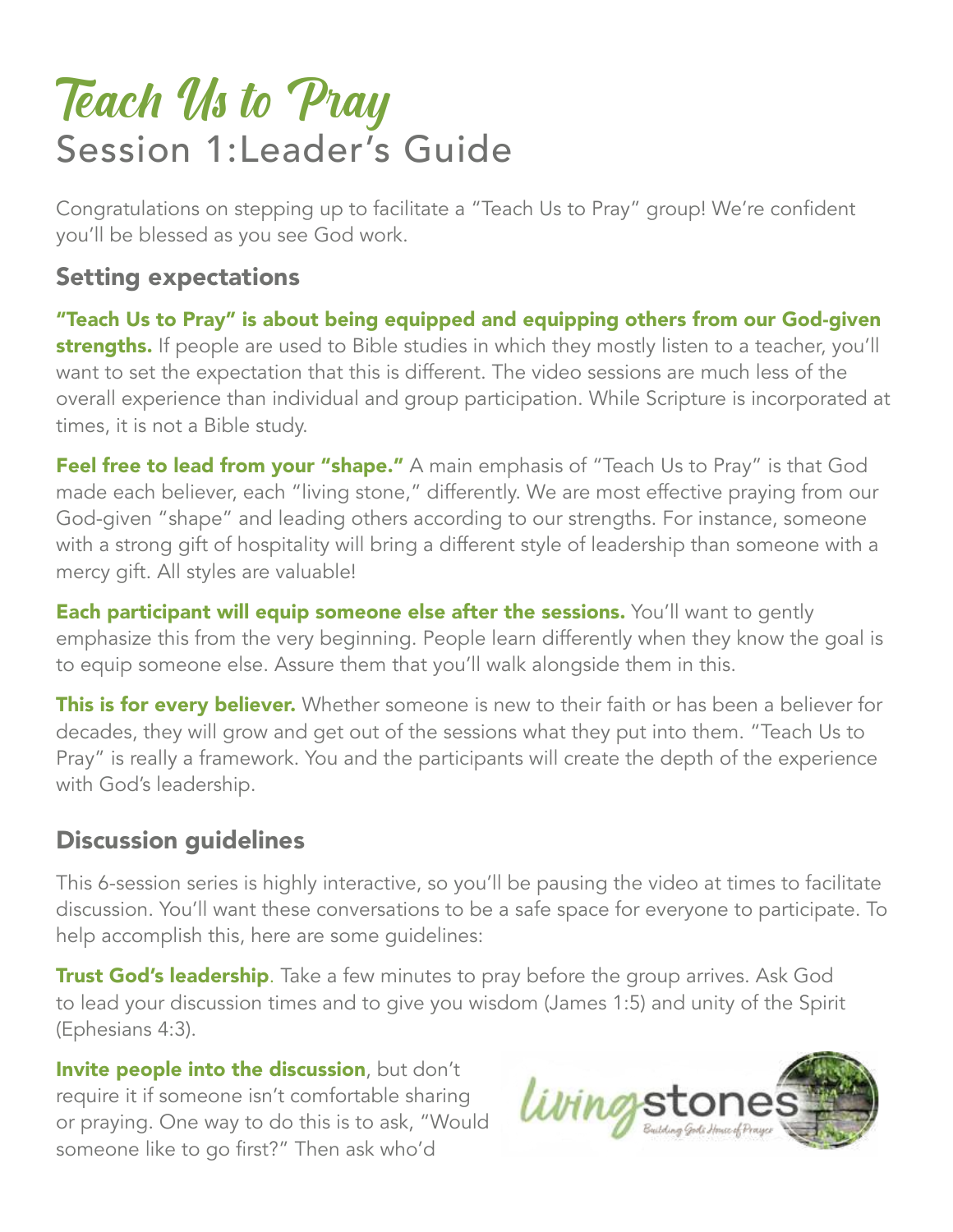like to go next after that. If people are shy to start, you can offer to go first to model what's expected. Make sure everyone is invited to participate. Sometimes more introverted people need to be asked.

**Set a time expectation for sharing**. Discussion times will vary based on the size of your group. For instance, a 25-minute discussion time with eight people means that each person has just over three minutes to share. By saying something like, "Let's take about three minutes each to discuss this," you're making sure everyone has an equal chance to participate and knows what to expect.

Be sensitive to each person while staying focused. There's a lot to cover in the sessions, so you'll want to stay focused. If someone starts talking about their day and gets off track, for instance, you can gently ask him or her if the group can hear more about that and pray at the end of the session. Then keep going. However, if the person shares an emergency such as the death of a close family member, stop and offer prayer and support right away.

## Helping people start their faith journey with Jesus

In Session 2, we'll be talking about how God has uniquely gifted us to pray. We receive spiritual gifts when we become a follower of Jesus Christ. So if there's someone in your group who has not yet taken this step of faith and would like to, [this handout](https://pastorrick.com/wp-content/uploads/2017/07/click-here-for-the-answer.pdf) from Pastor Rick Warren of Saddleback Church will show you how to help them start their faith journey.

## Group discussions for this session

The first time you'll be instructed to pause the video is for a time of getting to know each other. A screen will appear for you to pause on with the discussion items. The second time you'll pause the video is to discuss a time when you sensed God speaking to you. The final discussion is about characteristics of a thriving prayer life and how to cultivate them. Then resume the video for the brief closing portion.

## Closing the session

Each session is designed to be about an hour and a half. You can adjust discussion times based on the size of your group and how God leads.

If time permits, let people linger to talk about the session after the video ends and continue sharing fellowship for a few minutes if they'd like.

Make sure you have each person's email address before they go so you can send a reminder to everyone for Session 2 the day before you meet.